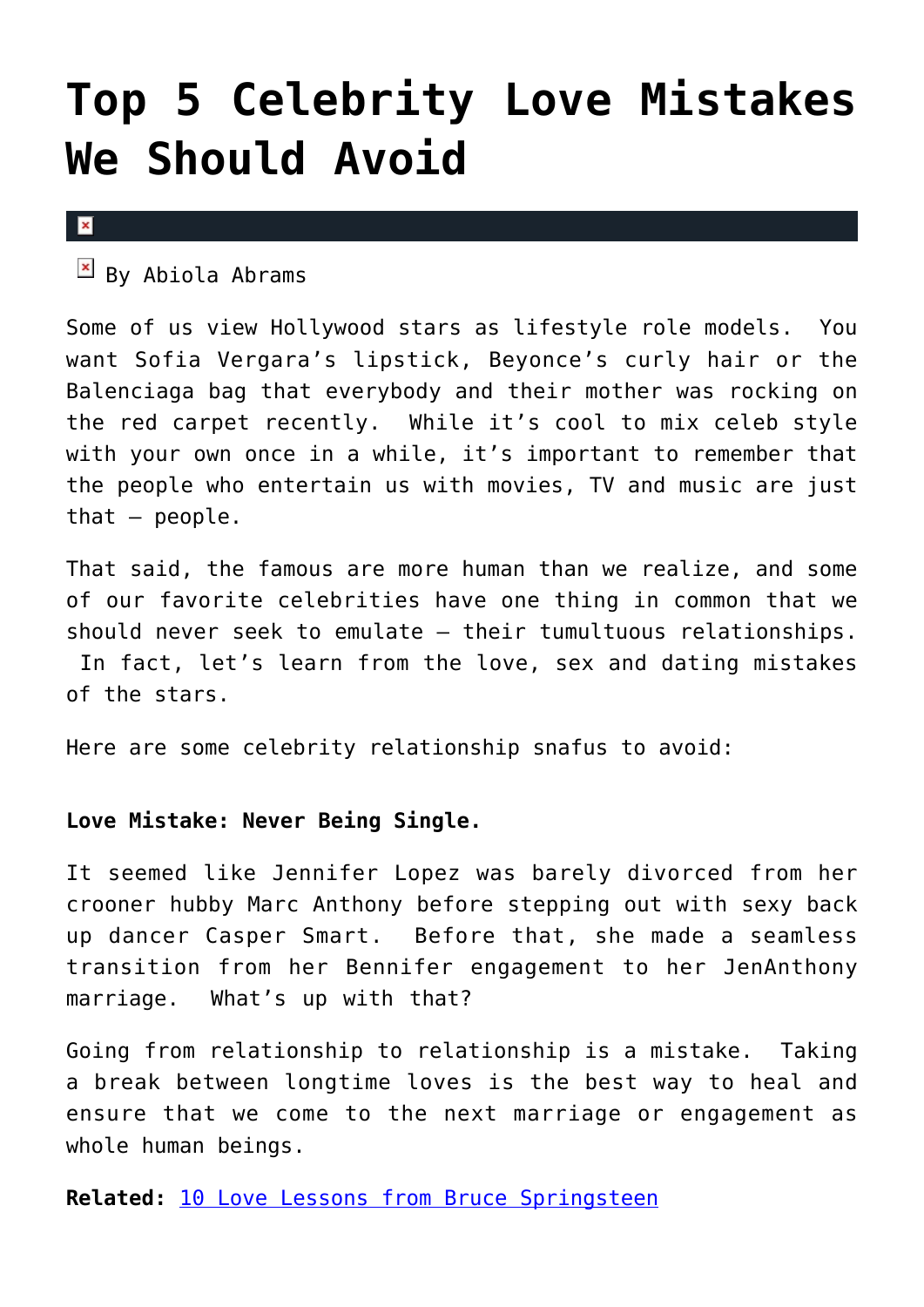# **Love Mistake: Marrying too soon.**

Kim Kardashian and what's-his-face Humphries had the 72-day fairytale heard 'round the world. It seemed like Kimmie was set to continue the Dash girls tradition of meeting and immediately ending up happily ever after. Look at her little sister Khloe and her b-baller Lamar Odom. Their less than one month courtship has yielded a relationship that's still going strong.

Bottom line? Khloe and Lamar are a wonderful fluke. Marrying someone before you've even had the "where will we live" conversation is a huge mistake. Sorry, Kris Humphries!

# **Related:** [Kim Kardashian's Divorce – A Reminder About](http://cupidspulse.com/kim-kardashian-divorce-reminder-relationship-mistakes-avoid-kris-humphries-marriage-split-breakup/) [Relationship Mistakes to Avoid](http://cupidspulse.com/kim-kardashian-divorce-reminder-relationship-mistakes-avoid-kris-humphries-marriage-split-breakup/)

### **Love Mistake: Stealing someone else's lover.**

Man and woman stealing is a time honored Hollywood tradition. See LeAnn Rimes, Tori Spelling, Angelina Jolie and even old school movie star Elizabeth Taylor. It's a big world out there. If your love cheated to be with you, then how can you ever trust that this pattern won't be repeated? The answer is, you can't.

Karma is a mean goddess, and hell hath no fury like karma scorned. Just sayin.'

# **Love Mistake: Getting a mistress pregnant.**

Arnold Schwarzenegger sure did seem preachy about family values as the Republican governor of California, didn't he? Little did we know that the Governator was not only sleeping with the maid, but he'd had a love child with her as well. Oy vey.

Obviously, this is a relationship no-no to be avoided at all costs.